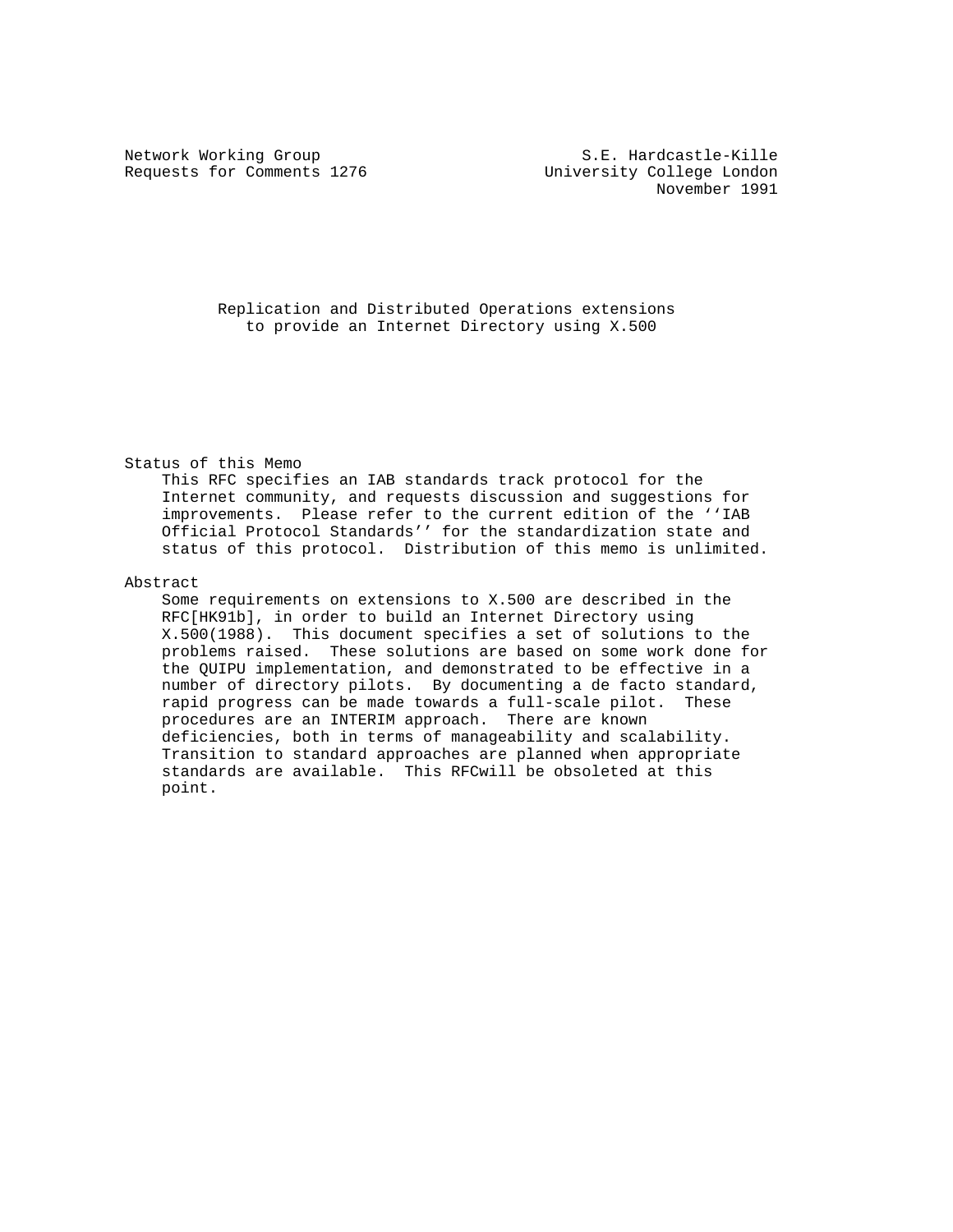|                            | RFC 1276                             | Internet Directory Replication                 |  |   | November 1991 |  |  |
|----------------------------|--------------------------------------|------------------------------------------------|--|---|---------------|--|--|
| Contents                   |                                      |                                                |  |   |               |  |  |
| 1                          | Approach<br>2                        |                                                |  |   |               |  |  |
| 2                          | Extensions to Distributed Operations |                                                |  |   | 3             |  |  |
| 3                          | Alternative DSAs                     |                                                |  | 4 |               |  |  |
| 4                          | Data Model                           |                                                |  |   | 5             |  |  |
| 5                          | DSA Naming                           |                                                |  |   | 6             |  |  |
| 6                          | Knowledge Representation             |                                                |  |   | 6             |  |  |
| 7                          | Replication Protocol                 |                                                |  |   | 9             |  |  |
| 8                          |                                      | New Application Context                        |  |   | 12            |  |  |
| 9                          | Policy on Replication Procedures     |                                                |  |   | 12            |  |  |
| 10                         | Use of the Directory by Applications |                                                |  |   | 12            |  |  |
| 11                         | Migration and Scaling                |                                                |  |   | 12            |  |  |
| 12                         | Security Considerations              |                                                |  |   | 13            |  |  |
| 13                         | Author's Address                     |                                                |  |   | 13            |  |  |
| Α                          |                                      | ASN.1 Summary and Object Identifier Allocation |  |   | 14            |  |  |
| List of Figures            |                                      |                                                |  |   |               |  |  |
|                            | $\mathbf 1$                          | Knowledge Attributes                           |  |   | 8             |  |  |
|                            | 2<br>3                               | Replication Protocol<br>Summary of the ASN.1   |  |   | 10<br>17      |  |  |
| Hardcastle-Kille<br>Page 1 |                                      |                                                |  |   |               |  |  |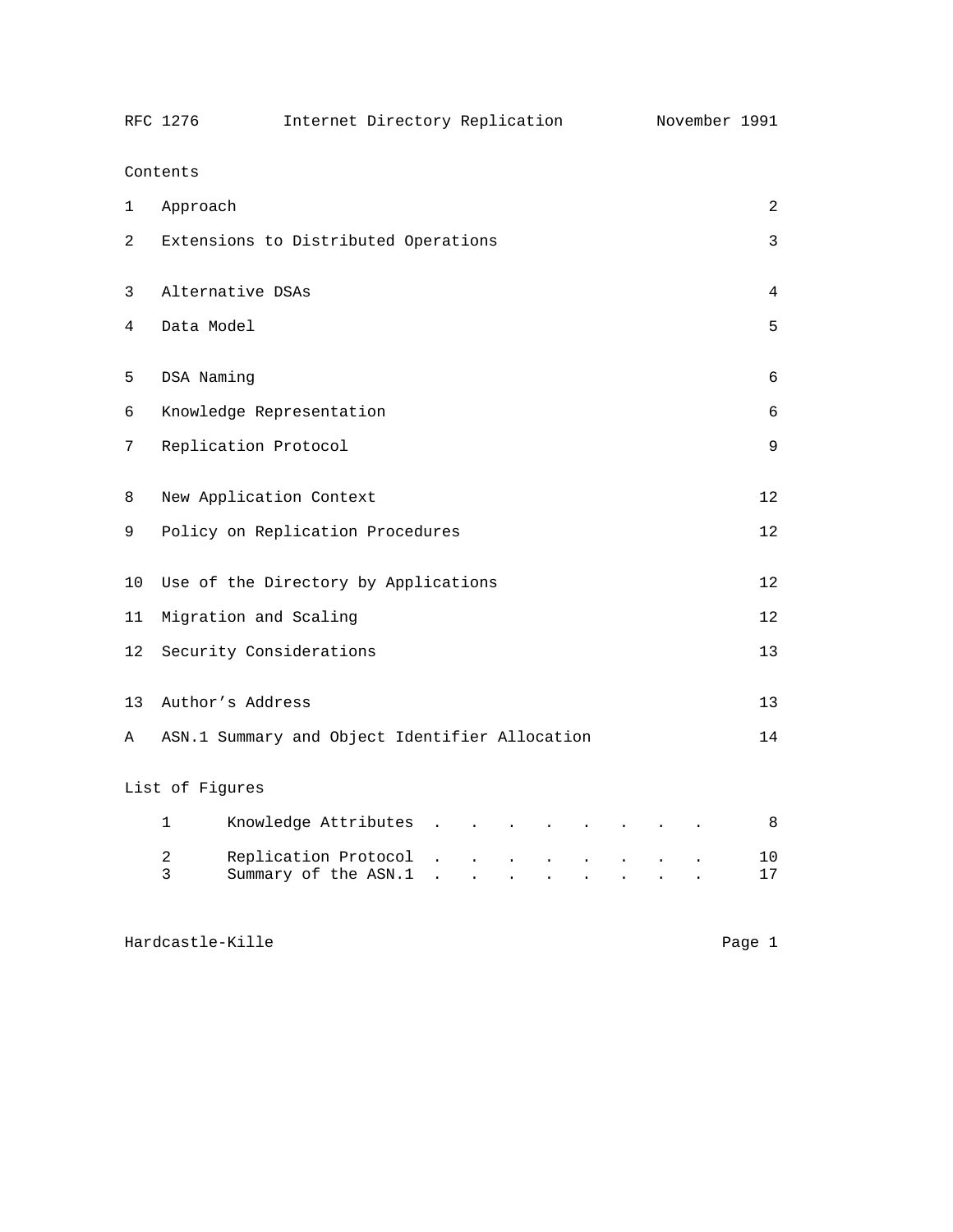RFC 1276 Internet Directory Replication November 1991

# 1 Approach

There are a number of non-negotiable requirements which must be met before a directory can be deployed on the Internet [HK91b]. These problems are being tackled in the standards arena, but there is currently no stable solution. One approach would be to attempt to intercept the standard. Difficulties with this would be:

- o Defining a coherent intercept would be awkward, and the effort would probably be better devoted to working on the standard. It is not even clear that such an intercept could be defined.
- o The target is moving, and it is always tempting to track it, thus causing more delay.
- o There would be a delay involved with this approach. It would be too late to be useful for a rapid start, and sufficiently close to the timing of the final standard that many would choose not to implement it.

Therefore, we choose to take a simple approach. This is a good deal simpler than the full X.500 approach, and is based on operational experience. The advantages of this approach are:

- o It is proven in operation. This RFCis simply documenting what is being done already.
- o There will be a minimum of delay in starting to use the approach.
- o The approach is simpler, and so the cost of implementation is much less. It will therefore be much more attractive to add into an implementation, as it is less effort, and can be further ahead of the standard.

These procedures are an INTERIM approach. There are known deficiencies, both in terms of manageability and scalability. Transition to standard approaches are planned when appropriate standards are available. This RFCwill be obsoleted at this point.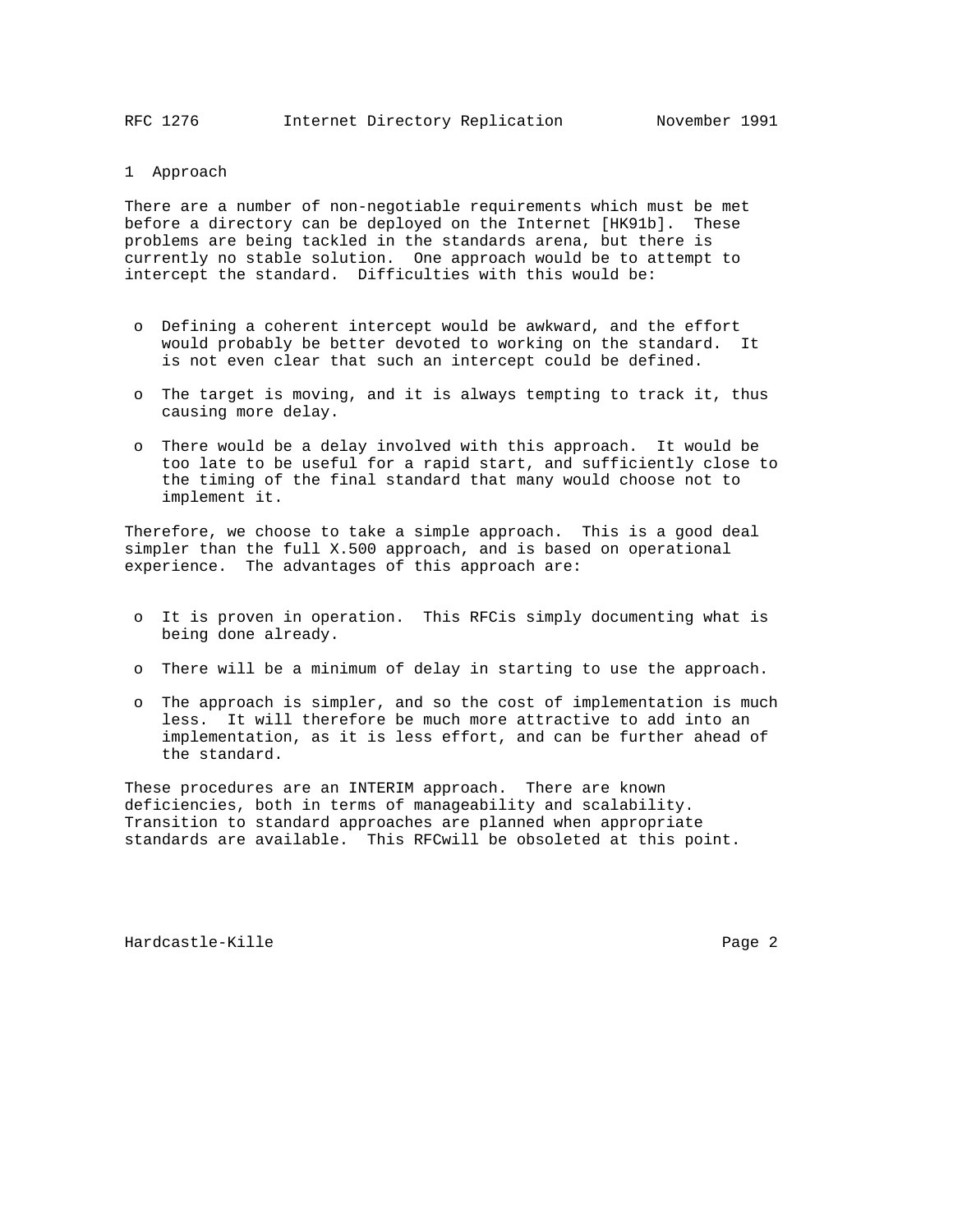### 2 Extensions to Distributed Operations

The distributed operations of X.500 assume that all DUAs and DSAs are fully interconnected with a global network service. For the Internet Pilot, this assumption is invalid. DSAs may be operated over TCP/IP, TP4/CLNS, or TP0/CONS.

The extension to distributed operations to support this situation is straightforward. We define the term community as an environment where direct (network) communication is possible. Communities may be separated because they operate different protocols, or because of lack of physical connectivity. Example communities are the DARPA/NSF Internet, and the Janet private X.25 network. A network entity in a community is addressed by its Network Address. If two network entities are in the same community, they can by definition communicate. A community is identified by a set of network address prefixes. For the approach to be useful, this set should be small (typically 1). For TCP/IP Networks, and X.25 Networks not providing CONS, the approach is described in [HK91a] allows for communities to be defined for the networks of operational interest.

This model can be used to determine whether a pair of application entities can communicate. For each entity, determine the presentation address (typically by directory lookup). Each network address in the presentation address will have a single associated community. The set of communities to which each application entity belongs can thus be determined. If the two application entities have a common community, then they can communicate directly.

Two extensions to the standard distributed operations are needed.

1. Consider a DSA (the local DSA) which is contacted by either a DUA or DSA (the calling entity) to resolve a query. The local DSA determines that the query must be progressed by another DSA (the referred-to DSA). The DSA will make a chain/referral choice. If chaining is prohibited by service control, a referral will be passed back. Otherwise, if the local DSA prefers to chain (e.g., for policy reasons) it will then chain. The remaining situation is that the local DSA prefers to give a referral. It shall only do so if it believes that the calling entity can directly connect to the referred-to DSA. If the calling entity is a DUA, it should be assumed to belong only to the community of the called network address. If the calling entity is a DSA, its communities should be determined by lookup of the DSA's presentation address in the directory. The communities of the referred-to DSA can be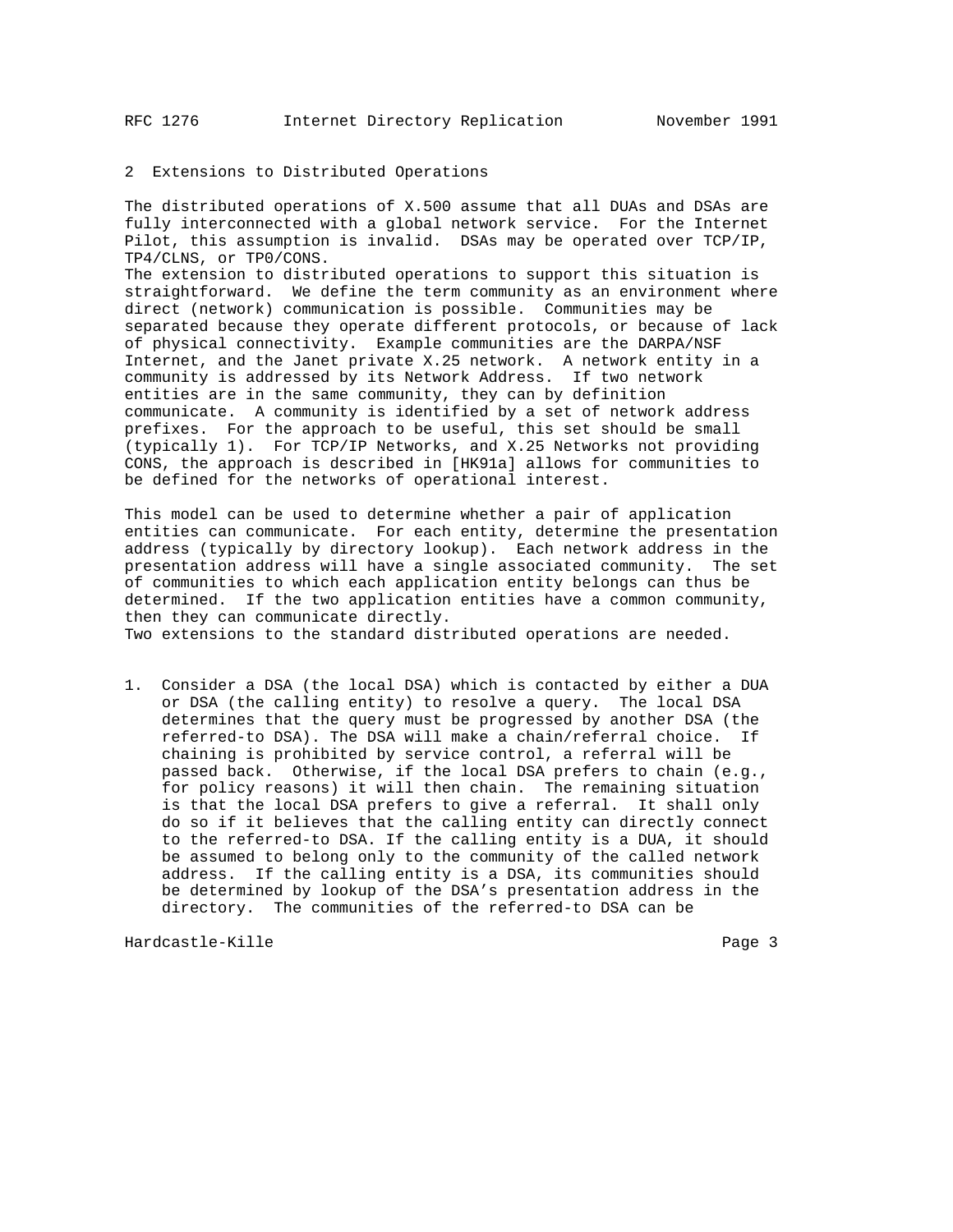determined from its presentation address, which will either be present in the reference or can be looked up in the directory. If the calling entity and the referred-to DSA do not have a common community, then chaining shall be used. Otherwise, a referral may be passed back to the calling entity.

- 2. Consider that a DSA (or DUA), termed here the local entity is following a referral (to a referred-to DSA). In some cases, the local entity and referred-to DSA will not be able to communicate directly (i.e., not have a common community). There are two approaches to solve this:
	- (a) Pass the query to a DSA it would use to resolve a query for the entry one level higher in the DIT. This will work, provided that this DSA follows this specification. This default mechanism will work without additional configuration.
	- (b) Use a ''relay DSA'' to access the community. A relay DSA is one which can chain the query on to the remote community. The relay DSA must belong to both the remote community and to at least one community to which the local entity belongs. The choice of relay DSA for a given community will be manually configured by a DSA manager to enable access to a community to which there is not direct connectivity. Typically this will be used where the default DSA is a poor choice (e.g., because relaying is not authorised through this DSA).

 A DSA conforming to this specification shall follow these procedures. A DUA may also follow these procedures, and this will give improvements in some circumstances (i.e., the ability to resolve certain queries without use of chaining). However, this specification does not place requirements on DUAs.

3 Alternative DSAs

There is a need to give information on slave copies of data. This can be done using the standard protocol, but modifying the semantics. This relies on the fact that there may only be a single subordinate reference or cross reference.

If there is a need to include references to master and slave data (EDB copies) in a referral, then this should be done in a referral by specifying a subordinate reference with multiple values. This cannot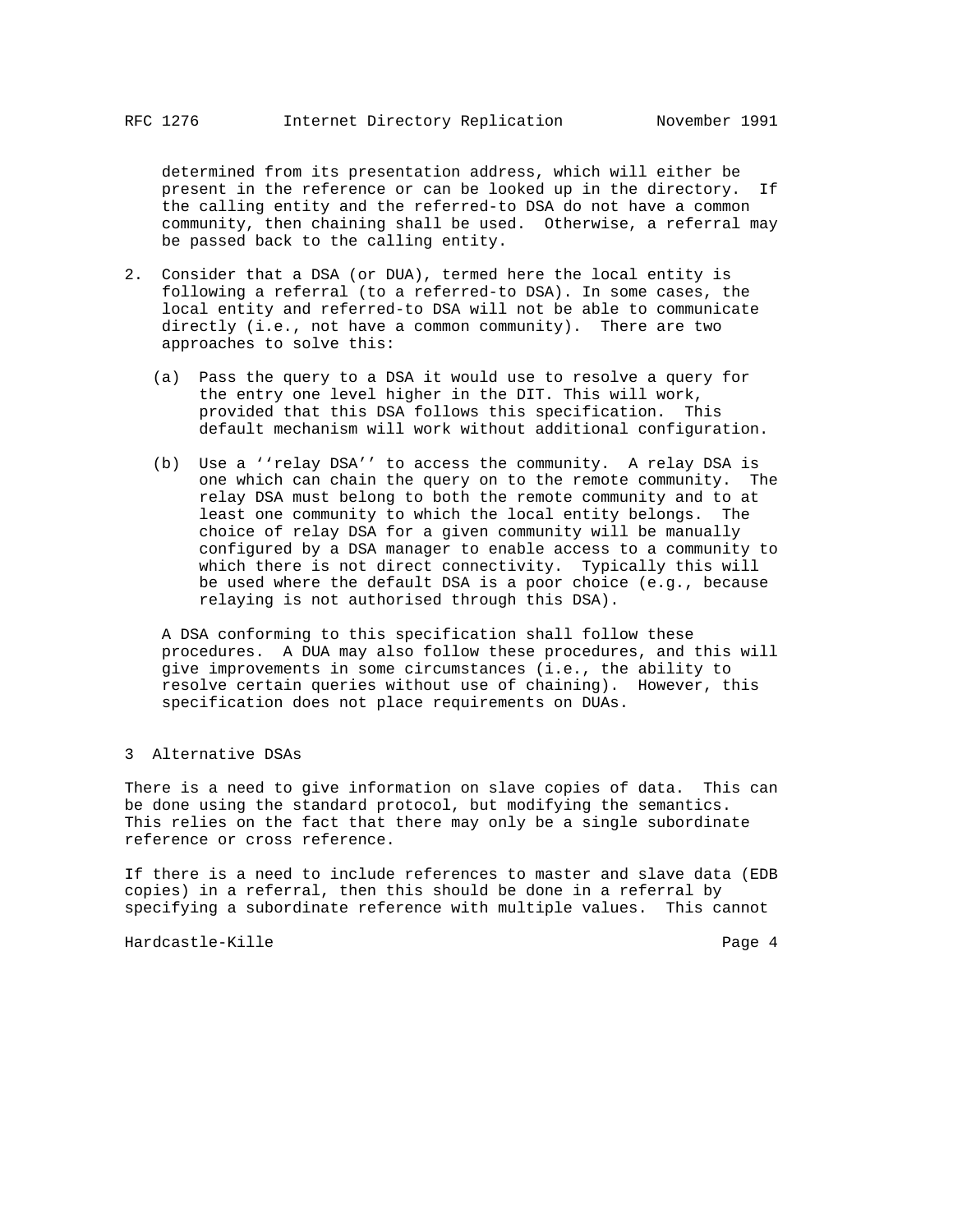be a standard subordinate reference, which would only have a single value. Therefore, this usage does not conflict with standard references. The first reference is the master copy, and subsequent references are slave copies.

### 4 Data Model

The X.500 data model takes the unit of mastering data as the entry. A DSA may hold an arbitrary collection of entries. We restrict this model so that for the replication protocol defined in this specification the base unit of replication (shadowing) is the complete set of immediate subordinate entries of a given entry, termed an Entry Data Block (EDB). An EDB is named by its parent entry. It contains the relative distinguished names of all of the children of the entry, and each of the child entries. For each entry, this comprises all attributes of the entry, the relative distinguished name, and knowledge information associated with the entry. If a DSA holds (non-cached) information on an entry, it will hold information on all of its siblings. One DSA will hold a master EDB. This will contain two types of entry:

- 1. Entries for which this DSA is the master.
- 2. Slave copies of entries which are mastered in another DSA, indicated by a subordinate reference. This copy must be maintained automatically by the DSA holding the master EDB.

Thus the master EDB contains a mixture of master entries, and entries which are mastered elsewhere and shadowed by the DSA holding the master EDB on an entry by entry basis. Other DSAs may hold slave copies of this EDB (slave EDBs), which are replicated in their entirity directly or indirectly from the master EDB. This approach has the following advantages.

- o Name resolution is simplified, and performance improved.
- o Single level searching and listing have good performance, and are straightforward to implement. In a more general case of applying the standard, without sophisticated replication, these operations might require to access very many DSAs and be prohibitively expensive.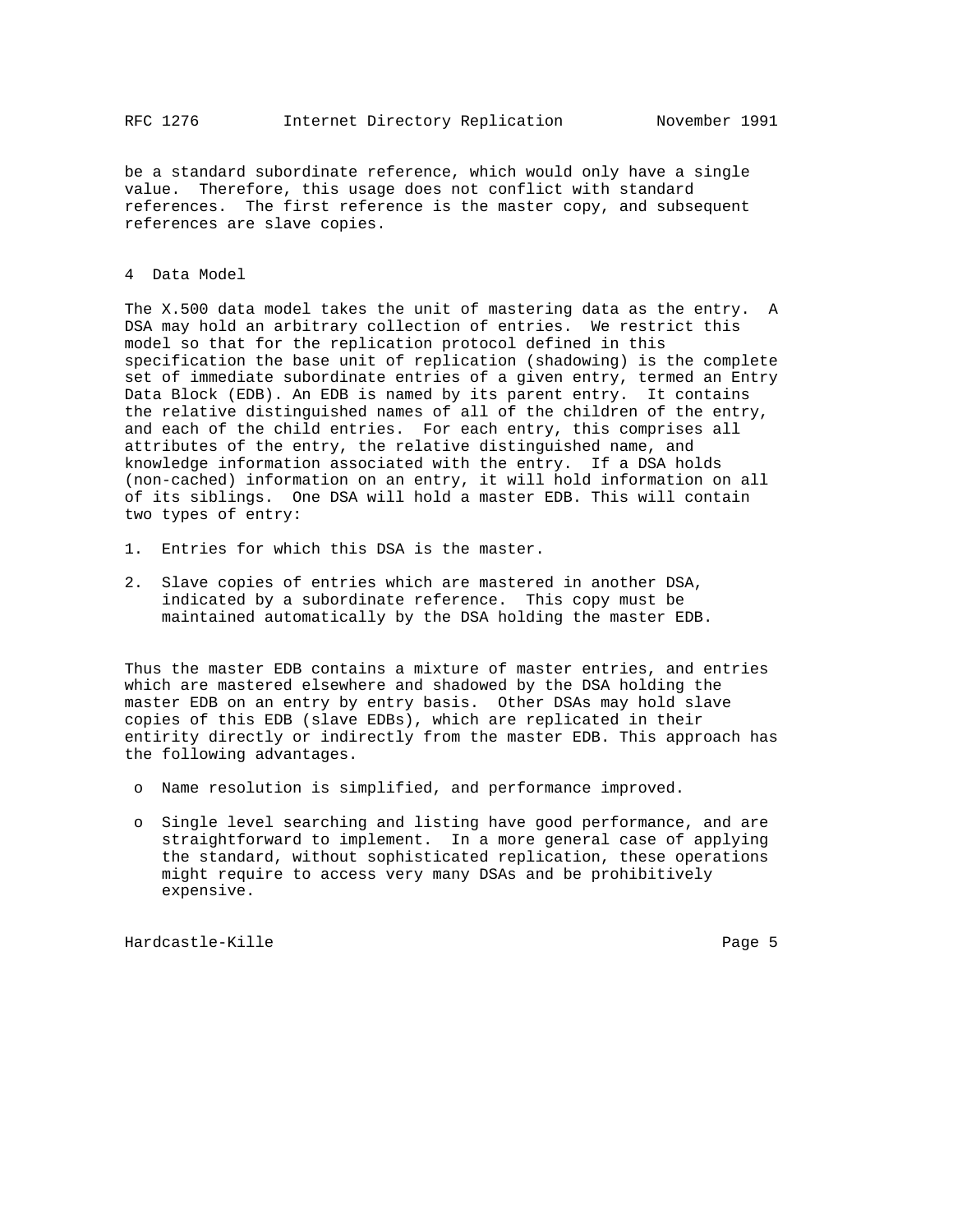5 DSA Naming

All DSAs must be named in the DIT, and the master definition of the presentation address stored in this entry. X.500 (including some of the extension work) implies that the presentation address information is extensively replicated (manually). The management overhead implied by this is not acceptable. Care must be taken to prevent deadlock in determining a DSAs address. This is solved by:

- 1. Use of a well known DSA with ''root knowledge''
- 2. Naming DSAs in a manner which prevents deadlocks. Currently this is done by giving DSAs names high in the DIT.

The Internet Pilot will need to define detailed policies for naming DSAs, in conjunction with the replication policy. This will be defined in a future RFC.

6 Knowledge Representation

Knowledge information is represented in the DIT. It seems unreasonable to manage this by any other means. Knowledge information is represented in an entry by use of knowledge attributes. These attributes are considered separately from all the other attributes in the entry which are termed ''user attributes''. Each entry in a master EDB will be in one of four categories.

- 1. The entry is a leaf entry mastered in this EDB, and so only contains user attributes
- 2. The level below has an associated EDB (i.e., the DIT continues downwards to use the data model of this specification). All attributes of this entry will be mastered in this entry. The entry will contain an attribute with the name of the DSA which holds the master of the associated EDB. Optionally, it will contain an attribute holding the names of DSAs which hold slave EDBs. The entry may not hold a subordinate reference attribute. The DIT is followed by use of the master and slave attributes.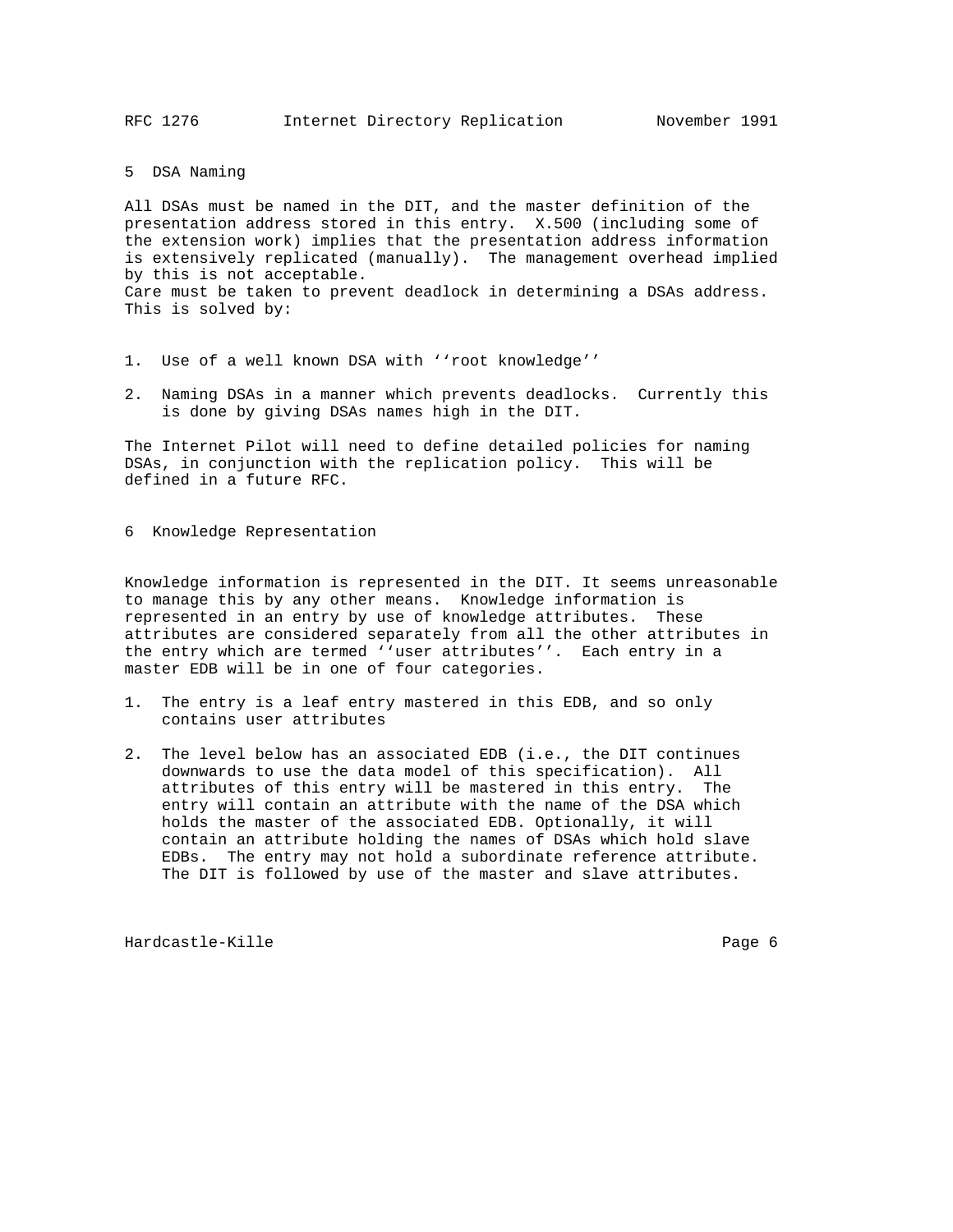- 3. The entry is mastered in a DSA which does not follow this specification. The entry in the EDB will contain a master attribute, which holds a subordinate reference (or cross reference) to the DSA which holds the master entry. The user attributes of the entry will be mastered in the DSA pointed to by the reference. The DSA holding the master EDB, which actually acts as an intermediate shadow for this entry, will read these attributes from the DSA indicated by the reference, so that it will have a full copy of the entry, using a standared DSP Read operation. This technique is called ''spot shadowing''. Any access control on the entry being spot shadowed must be configured so that all attributes can be copied by the DSA holding the master EDB. DSAs taking slave copies of the EDB will not do spot shadowing. However, the knowledge attributes will be copied, and may be used by this DSA (e.g., for modify operations).
- 4. The entries at the level below are held in DSAs which do not follow this specification, and all of these are indicated by a set of NSSRs (Non Specific Subordinate Reference). The NSSRs are stored as an attribute of the entry. The user attributes are either mastered in the EDB. It is important to note that NSSRs are stored at the level above subordinate references. At a given point in the DIT, if there are subordinate references, these are stored in shadow entries below that point, and named by the RDN. If there are NSSRs, they are stored in the entry itself, as there is no RDN associated with an NSSR. This approach is cleanest where there are either NSSRs or subordinate references, but not both. For example, consider an Organisation HP, whose many OUs are stored in a set of DSAs indicated by by NSSRs. Here, the NSSR attributes will be used to identify these DSAs. This model of replication is not tightly integrated with NSSRs. Where there is a mixture of NSSRs and Subordinate references at a given point in the DIT, this is handled by giving a single subordinate reference to a DSA which follows standard X.500 distributed operations and can cleanly handle this mixture. In practice, this is equivalent to not allowing a mixture of subordinate references and NSSRs.

The information framework needed to support this is defined in  $Figure_1.$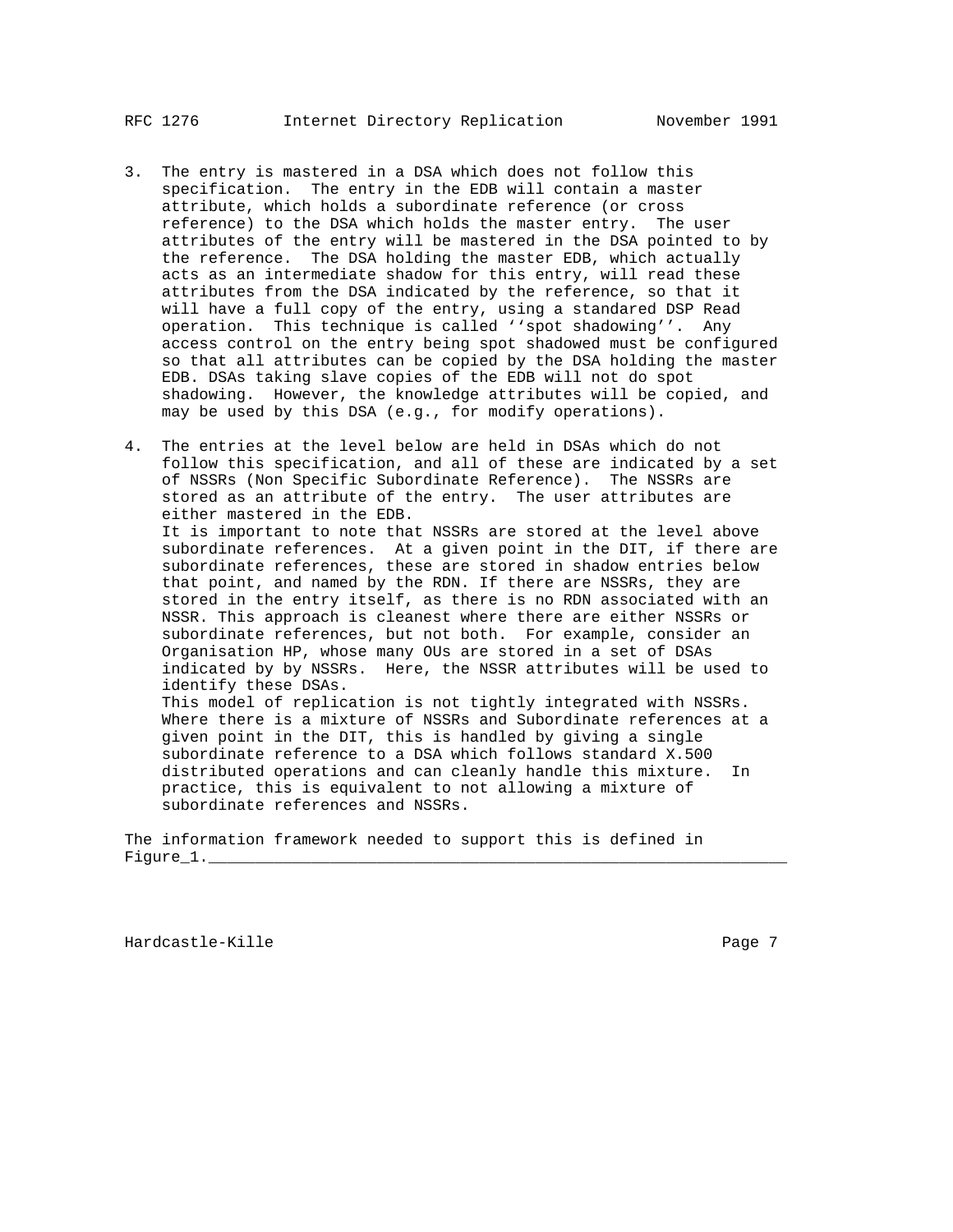InternetDSNonLeafObject ::= OBJECT-CLASS SUBCLASS OF top MUST CONTAIN {masterDSA} MAY CONTAIN {slaveDSA} ExternalDSObject ::= OBJECT-CLASS SUBCLASS OF top MAY CONTAIN {SubordinateReference, CrossReference, 10 NonSpecificSubordinateReference} -- will contain exactly one of these references MasterDSA ::= ATTRIBUTE WITH ATTRIBUTE-SYNTAX distinguishedNameSyntax SINGLE VALUE SlaveDSA ::= ATTRIBUTE WITH ATTRIBUTE-SYNTAX distinguishedNameSyntax  $20$ SubordinateReference ::= ATTRIBUTE WITH ATTRIBUTE-SYNTAX AccessPoint SINGLE VALUE CrossReference ::= ATTRIBUTE WITH ATTRIBUTE-SYNTAX AccessPoint SINGLE VALUE NonSpecificSubordinateReference ::= ATTRIBUTE WITH ATTRIBUTE-SYNTAX AccessPoint 30 AccessPoint ::= SET { ae-title [0] Name, address [2] PresentationAddress OPTIONAL } -- Same definition as X.500 AccessPoint, -- but presentation address is optional

RFC 1276 Internet Directory Replication November 1991

\_\_\_\_\_\_\_\_\_\_\_\_\_\_\_\_\_\_\_Figure\_1:\_\_Knowledge\_Attributes\_\_\_\_\_\_\_\_\_\_\_\_\_\_\_\_\_\_\_\_\_

Two object classes are defined to support this approach: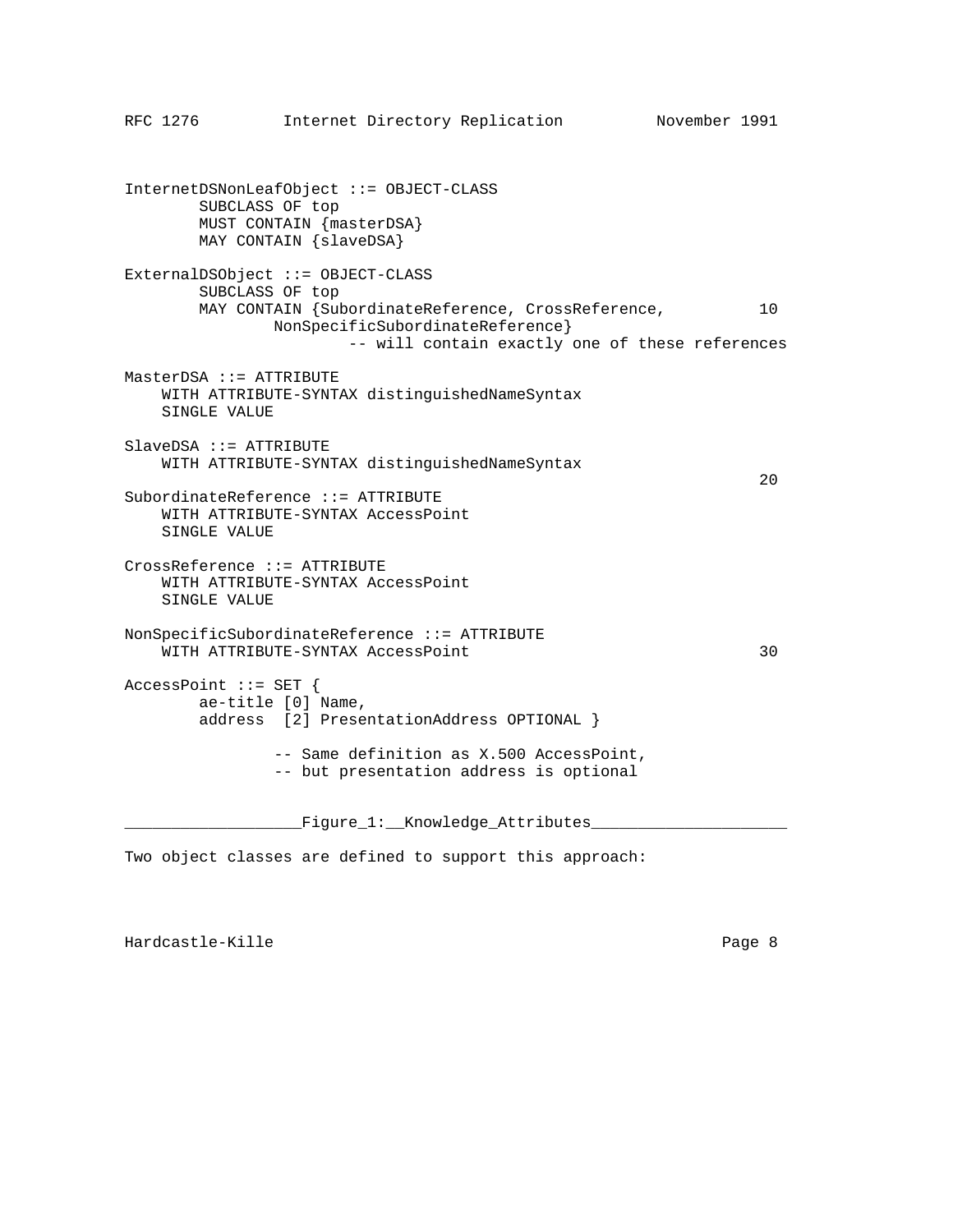InternetDSNonLeafObject This is for where the level below follows the model defined here, and there is an Entry Data Block (EDB) containing the sibling entries. The Entry itself contains master data. The associated attributes are:

MasterDSA The name of the DSA where the master EDB is held.

- SlaveDSA The names of DSAs which hold slave copies of the EDB for public access.
- ExternalDSObject This is for where the entry and levels below are mastered according to X.500. There are attributes corresponding to the standard knowledge references, which are used to resolve queries. The presentation address is optional in these attributes. If not present, it should be looked up in the DSAs own entry. For NonSpecificSubordinateReference, the master of the entry will be in the master EDB, For SubordinateReference or CrossReference1 the DSA which masters the EDB will ''spot shadow'' the entry, by reading it at intervals. This will ensure that the master EDB contains a copy of each entry. Single level searching can then be done efficiently where it is not required to access the master copy of the data. DSAs holding slave copies of the EDB do not perform spot shadowing, but do receive copies of the references.

7 Replication Protocol

GetEntryDataBlock ABSTRACT-OPERATION ARGUMENT GetEntryDataBlockArgument RESULT GetEntryDataBlockResult ERRORS {nameError, ServiceError, SecurityError, EDBVersionError}

\_\_\_\_\_\_\_\_\_\_\_\_\_\_\_\_\_\_\_\_\_\_\_\_\_\_\_\_\_\_\_\_\_\_\_\_\_\_\_\_\_\_\_\_\_\_\_\_\_\_\_\_\_\_\_\_\_\_\_\_\_\_\_\_\_\_\_\_\_\_\_

EDBVersionError ABSTRACT-ERROR PARAMETER versionHeld EDBVersion

GetEntryDataBlockArgument ::= SET { 10

----------------------------

 1. These references are really the same. The function and value are the same. The name depends on where the reference is stored. It may be preferable to have only one attribute.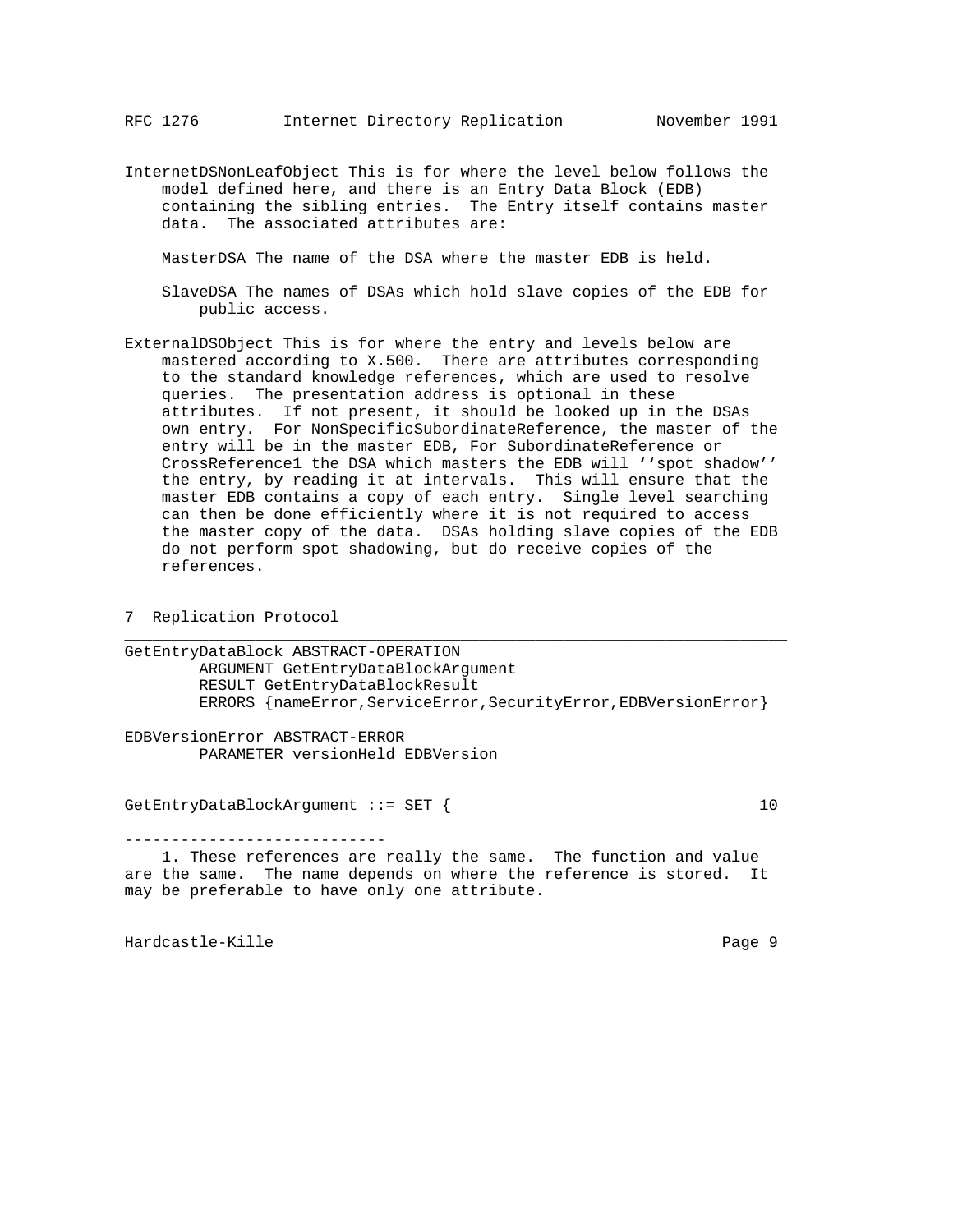```
RFC 1276 Internet Directory Replication November 1991
        entry [0] DistinguishedName,
        CHOICE {
               sendIfMoreRecentThan [1] EDBVersion,
               getVersionNumber [2] NULL,
              getEDB [3] NULL, -- force retrieval
               continuation [4] SEQUENCE {
                       EDBVersion,
                       nextEntryPosition INTEGER }
               },
       maxEntries [5] INTEGER OPTIONAL 20
                       -- if omitted return whole EDB in
                       -- one operation
}
GetEntryDataBlockResult ::= SEQUENCE {
               versionHeld [0] EDBVersion,
               [1] SEQUENCE OF RelativeEntry OPTIONAL,
                       -- if omitted, only version is returned
               nextEntryPostion INTEGER OPTIONAL
                      -- if omitted there are no more entries 30
        }
RelativeEntry ::= SEQUENCE {
        RelativeDistinguishedName,
        SET OF Attribute
        }
EDBVersion ::= UTCTime 40
                \_ Figure\_2:\_ Replication\_ Protocol\_
```
A ROS operation to support replication is defined in Figure 2. This pulls an entire copy of the EDB. In normal use, the initiator specifies the EDB Version held. If the responder has a more recent version, then all of the entries in the EDB are returned. There are options to rerequest only the version of EDB held, or to return the full EDB irrespective of the version held by the initiator. For large EDBs, transfer of an entire EDB in a single operation would lead to very large ROS PDUs. This gives a definite scaling limitation. To overcome this, the protocol allows an EDB to be retrived in chunks of a size (in number of entries) specified by the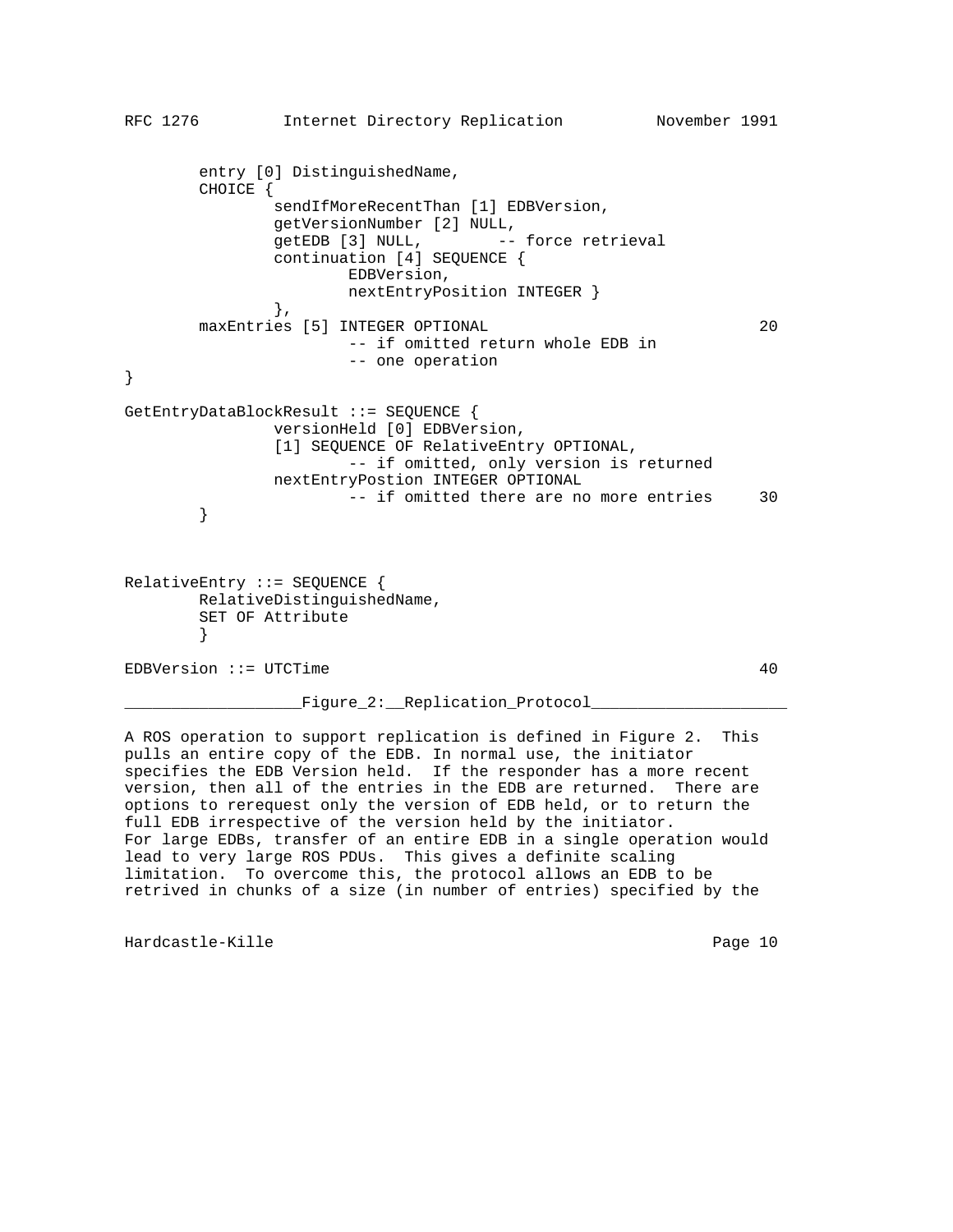initiator. The responder specifies a number which indicates the next entry to be transferred. The same operation can be used to retrieve the next chunk of the EDB, with EDBVersion and the same integer as parameters. This approach is simple to implement. It is less efficient than an incremental technique. When scaling dictates that an incremental technique must be used, it is expected that a suitable standard will be available. An implementation issue that must be noted is how to deal with updates whilst a multi-operation transfer is in progress. There are two possible approaches:

- 1. Refuse/block updates until the EDB is transferred. This may cause problems where the rate of update and transfer is high, as this may make update very difficult (for the manager).
- 2. Create a new version of the EDB, whilst retaining the old EDB to complete the bulk transfer. A suitable retentions strategy would be to hold an EDB version as long as the association on which it is being pulled it remains active.
- 3. Allow the update and fail subsequent transfer requests for the EDB. This may cause both transfer failure and excessive waste of bandwidth due to retries if the rate of update and transfer is high.

If option 1. or 3. is chosen, for a widely replicated EDB where the update rate is greater than a few changes per day, it is recommended to configure the master EDB in a DSA which only replicates to one other DSA. This second DSA can then control its update rate, and safely perform a large fanout of replications (option 3). The first DSA will have reasonable availability for modifications (option 1).

This protocol will be used by DSAs to obtain copies of EDBs high in the tree (typically root and national EDBs). DSAs which need these copies should establish bilateral agreements to access them2. This protocol should only transfer user attributes. In particular, implementation specific attributes such as those needed to support

----------------------------

 2. QUIPU defines some attributes to register such agreements, but these are probably not appropriate for this specification.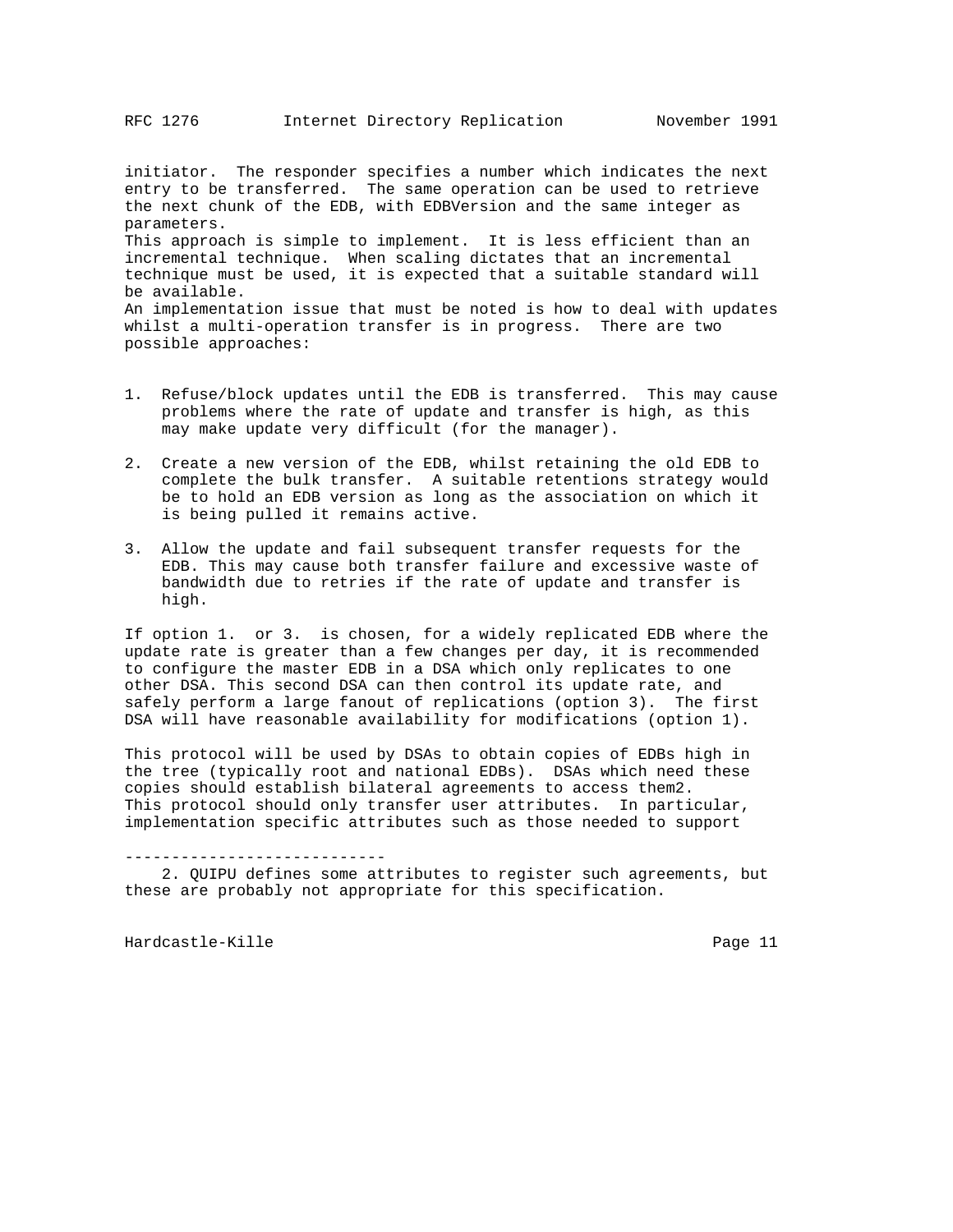private access control should not be transferred. There may be bilateral agreements on access control policy of the information (e.g., size limits on listing), which are implemented by (different) system specific techniques.

## 8 New Application Context

A DSA which follows these procedures will support a new ApplicationContext ''Internet DSP'' defined in Appendix A. This will be stored in the DSAs entry, so that support of the extensions defined here can easily be determined.

9 Policy on Replication Procedures

To be effective, a directory configuration must be laid out. These protocols will need to be used in the framework of a pilot, and service providers making available data for replication. There is a requirement to manage the replication process. This can be done by a combination of local configuration (to register shadowing agreements) and directory operations to set pointers to master and slave copies of the data.

10 Use of the Directory by Applications

Care must be taken by users of the directory when replication is available. This is not a change from current use of X.500, but is noted here as it is important. Normal read requests should allow use of copy information. If the user of the directory believes that information may be out of date (e.g., because an association could not be established), then the request should be repeated and use of copy data prohibited by service controls.

11 Migration and Scaling

The major scaling limit of this approach is the non-incremental update. This will put a limit on the maximum DIT fanout which can be supported. Given an average entry size of around a thousand bytes, and a maximum reasonable transfer size is tens of megabytes, then the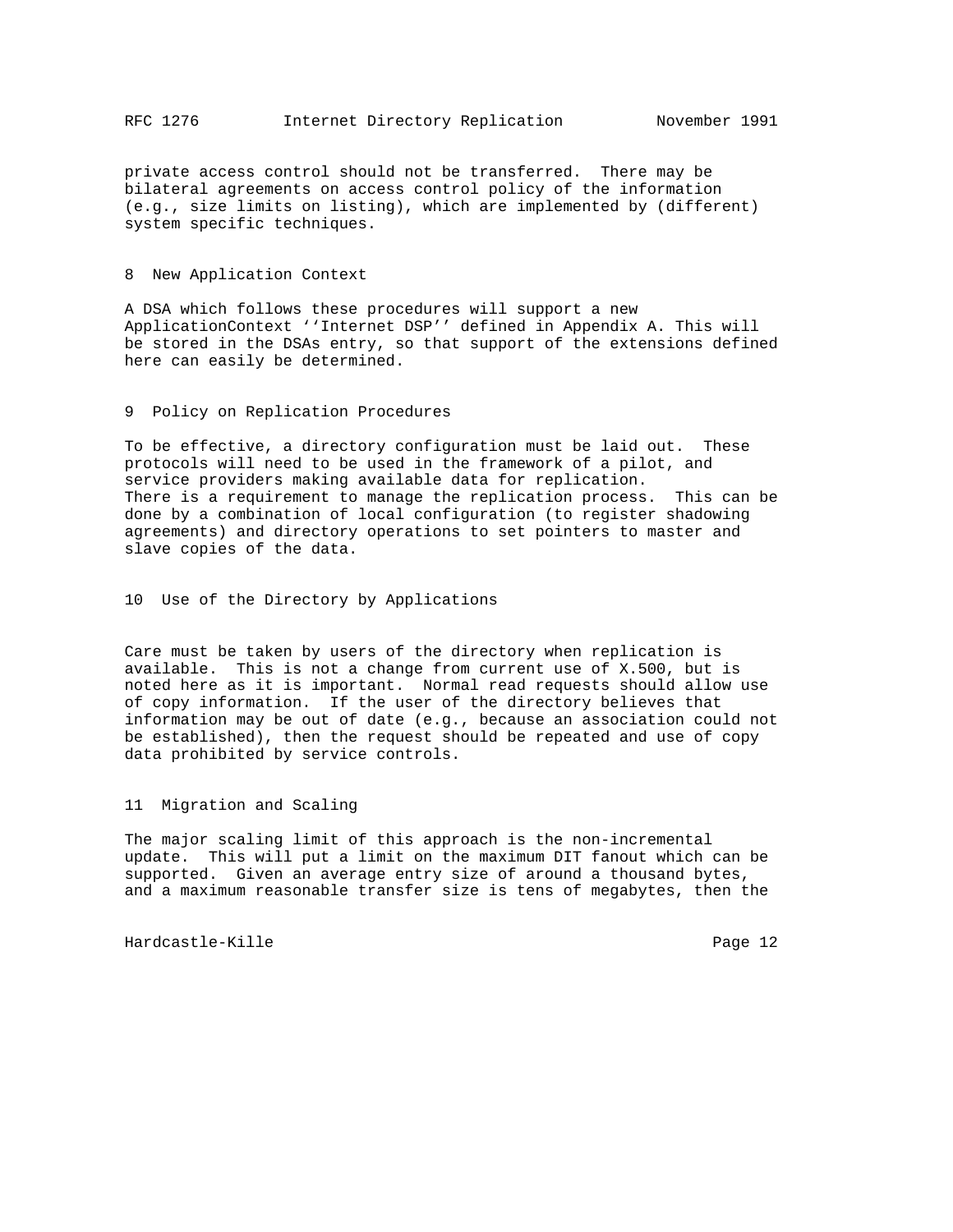fanout limit of this approach is of order 10 000. Note that smaller organisations will tend to be registered geographically (e.g., in the US, by State), so that the limit of the number of Organisations is somewhat larger. It should be noted that although the replication technique described here is general, it is only intended for high levels of the DIT. These figures assume this. These techniques do not preclude use of other techniques for replication. It would be quite reasonable to replicate data using this approach, and that which will be defined in X.500(92).

#### References

- [HK91a] S.E. Hardcastle-Kille. Encoding network addresses to support operation over non-osi lower layers. Request for Comments RFC 1277, Department of Computer Science, University College London, November 1991.
- [HK91b] S.E. Hardcastle-Kille. Replication requirement to provide an internet directory using X.500. Request for Comments RFC 1275, Department of Computer Science, University College London, November 1991.

# 12 Security Considerations

Security considerations are not discussed in this memo.

13 Author's Address

 Steve Hardcastle-Kille Department of Computer Science University College London Gower Street WC1E 6BT England

 Phone: +44-71-380-7294 EMail: S.Kille@CS.UCL.AC.UK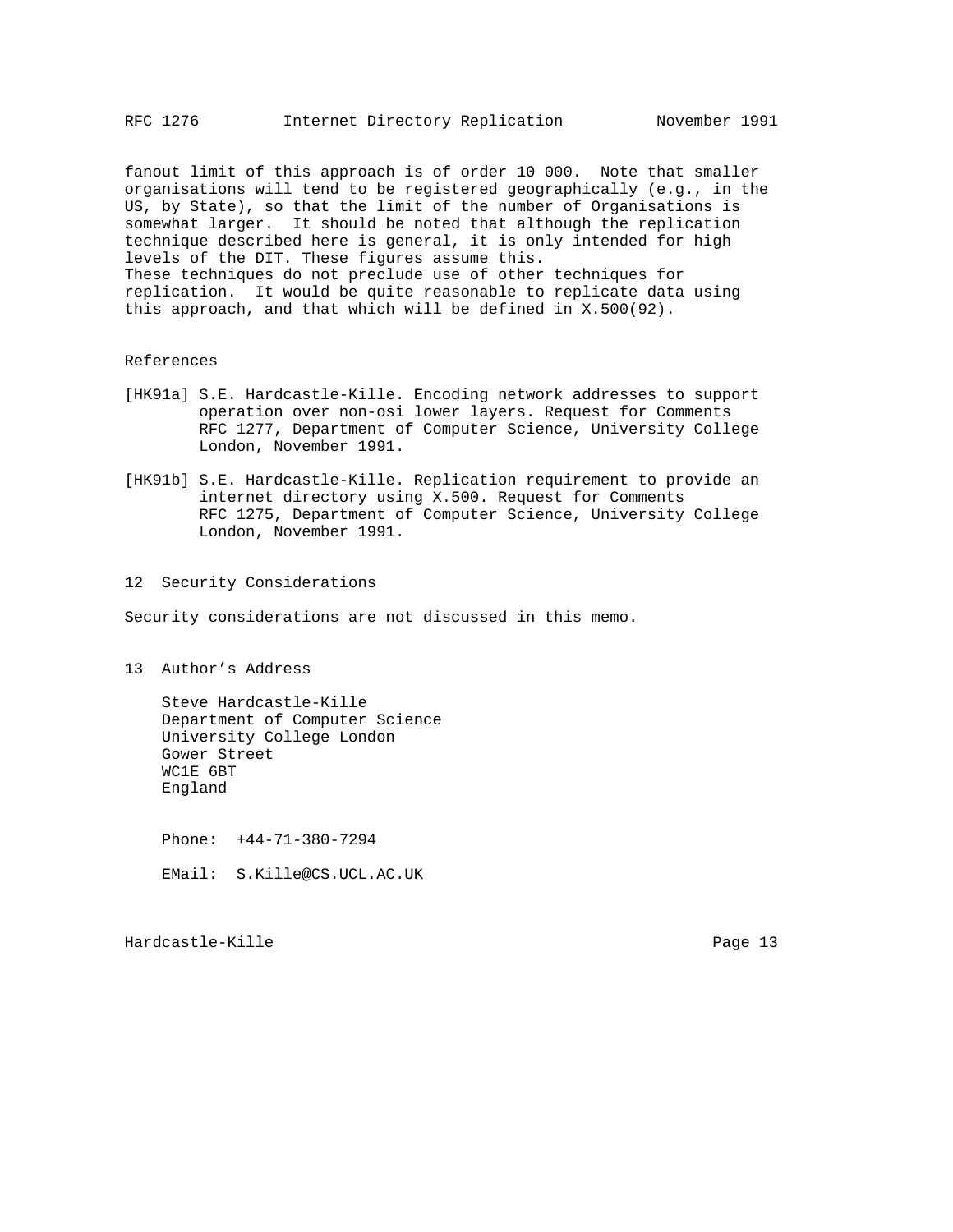RFC 1276 Internet Directory Replication November 1991 A ASN.1 Summary and Object Identifier Allocation There\_are\_a\_few\_object\_identifiers\_needed.\_\_These\_are\_defined\_here.\_\_\_\_ InternetDSP TAGS ::= BEGIN IMPORTS APPLICATION-SERVICE-ELEMENT, PORT, APPLICATION-CONTEXT, aCSE, ABSTRACT OPERATION FROM Remote-Operations-Notation-extension {joint-iso-ccitt remote-operations(4) notation-extension(2)} 10 id-as-mrse, id-as-mase, id-as-ms FROM MTSAccessProtocol {joint-iso-ccitt mhs-motis(6) protocols(0) modules(0) object-identifiers(0)} chainedReadASE, chainedSearchASE, chainedModifyASE FROM DirectorySystemProtocol {joint-iso-ccitt ds(5)  $modules(1)$   $disp(12)$ } DistinguishedName, RelativeDistinguishedName, Attribute FROM InformationFramework {joint-iso-ccitt ds(5) 20 modules(1) InformationFramework(1)} ATTRIBUTE, OBJECT-CLASS FROM InformationFramework {joint-iso-ccitt ds(5)  $modules(1)$  informationFramework(1) }; internet-dsp OBJECT IDENTIFIER ::= {ccitt data(9) pss(2342) 30 ucl(19200300) internet-dsp(107)} -- General at OBJECT IDENTIFIER  $::=$  {internet-dsp at(1)} oc OBJECT IDENTIFIER  $::=$  {internet-dsp oc(2)} -- Object Classes needed for association Hardcastle-Kille **Page 14**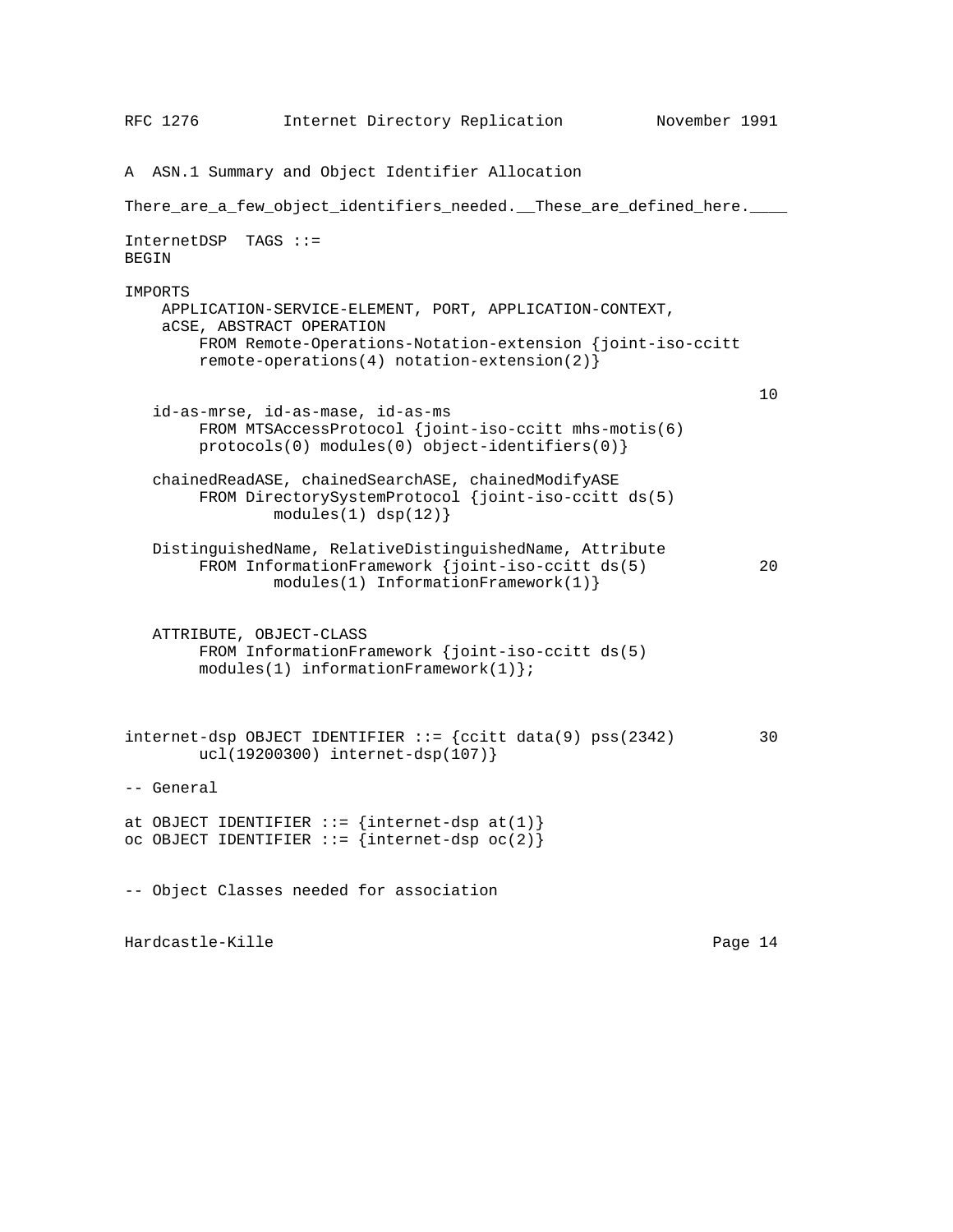```
RFC 1276 Internet Directory Replication November 1991
 40
id-ac-idsp OBJECT IDENTIFIER ::= {internet-dsp ac-idsp(3))}
id-as-idsp OBJECT IDENTIFIER ::= {internet-dsp as-idsp(4))}
id-ase-replication OBJECT IDENTIFIER ::= {internet-dsp ase-replication(5))}
-- Attribute Types
master-dsa MasterDSA ::= \{at 1\}slave-dsa SlaveDSA ::= \{at 2\}subordinate-reference SubordinateReference ::= {at 3} 50
cross-reference CrossReference ::= {at 4}
nssr NonSpecificSubordinateReference ::= {at 5}
-- Object Classes
internet-ds-non-leaf-object InternetDSNonLeafObject ::= {oc 1}
external-ds-object ExternalDSObject ::= {oc 2}
-- Operation and Error bindings and the set of \sim 60
getEntryDataBlock GetEntryDataBlock ::= 10
eDBVersionError EDBVersionError ::= 10
-- Protocol Definitions
replicationASE APPLICATION-SERVICE-ELEMENT
   OPERATIONS {getEntryDataBlock} 70
    ::= id-ase-replication
internet-dsp APPLICATION-CONTEXT
    APPLICATION SERVICE ELEMENTS {aCSE}
    BIND MSBind
    UNBIND MSUnbind
   REMOTE OPERATIONS { roSE }
    OPERATIONS OF { chainedReadADSm chainedSearchASE,
       chainedModifyASE, replicationASE }
   ABSTRACT SYNTAXES { 80
       id-as-acse,
       id-as-idsp }
    ::= id-ac-idsp
Hardcastle-Kille Page 15
```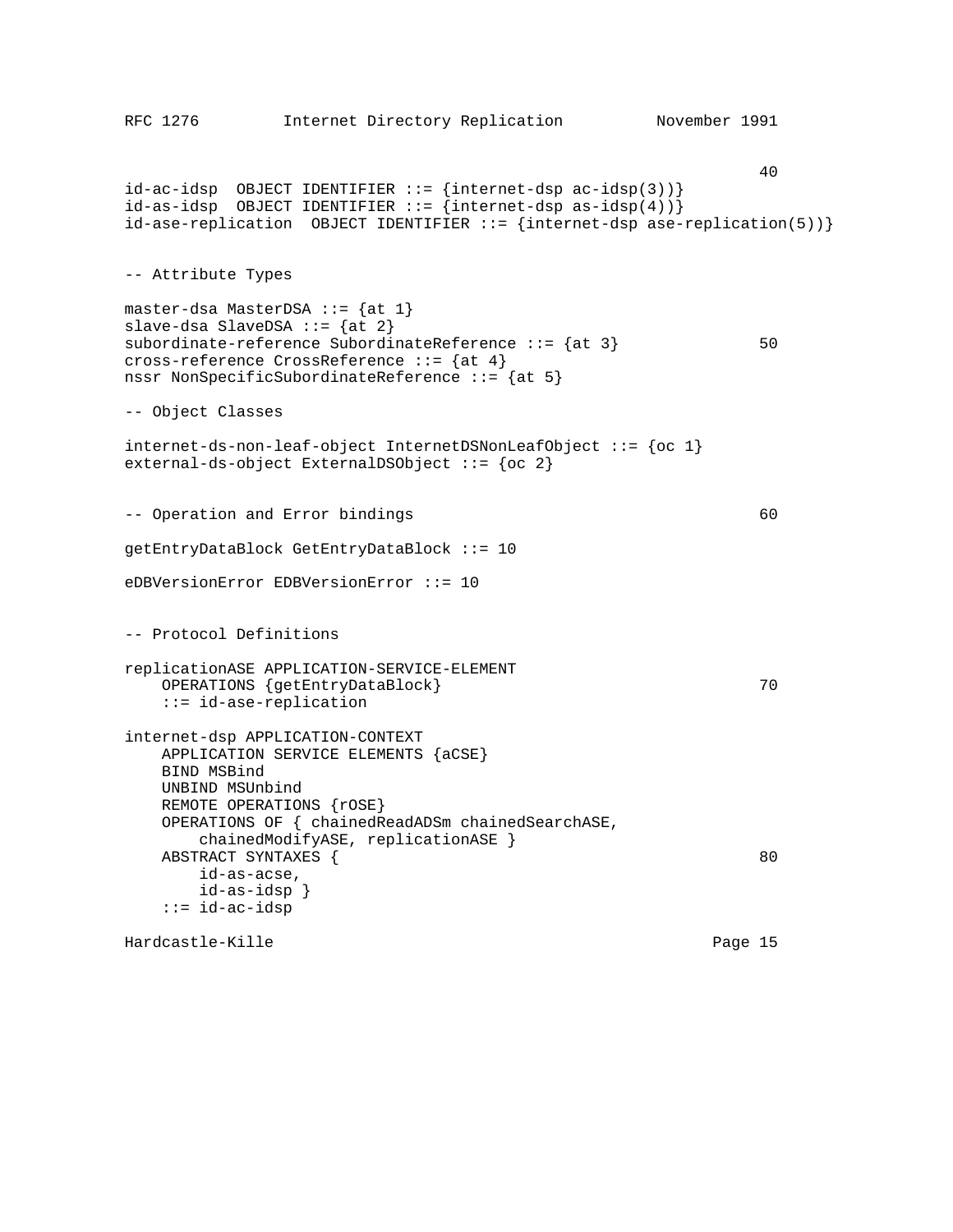Property and the contract of the contract of the contract of the contract of the contract of the contract of t<br>
90

InternetDSNonLeafObject ::= OBJECT-CLASS SUBCLASS OF top MUST CONTAIN {masterDSA} MAY CONTAIN {slaveDSA} ExternalDSObject ::= OBJECT-CLASS SUBCLASS OF top MAY CONTAIN {SubordinateReference, CrossReference, NonSpecificSubordinateReference} -- will contain exactly one of these references100 MasterDSA ::= ATTRIBUTE WITH ATTRIBUTE-SYNTAX distinguishedNameSyntax SINGLE VALUE SlaveDSA ::= ATTRIBUTE WITH ATTRIBUTE-SYNTAX distinguishedNameSyntax SubordinateReference ::= ATTRIBUTE WITH ATTRIBUTE-SYNTAX AccessPoint 110 SINGLE VALUE CrossReference ::= ATTRIBUTE WITH ATTRIBUTE-SYNTAX AccessPoint SINGLE VALUE NonSpecificSubordinateReference ::= ATTRIBUTE WITH ATTRIBUTE-SYNTAX AccessPoint  $AccessPoint :: = SET$  { 120 ae-title [0] Name, address [2] PresentationAddress OPTIONAL } -- Same definition as X.500 AccessPoint, -- but presentation address is optional GetEntryDataBlock ABSTRACT-OPERATION Hardcastle-Kille **Page 16** and the Page 16 and the Page 16 and the Page 16 and the Page 16 and the Page 16 and the Page 16 and the Page 16 and the Page 16 and the Page 16 and the Page 16 and the Page 16 and the Page 16 and